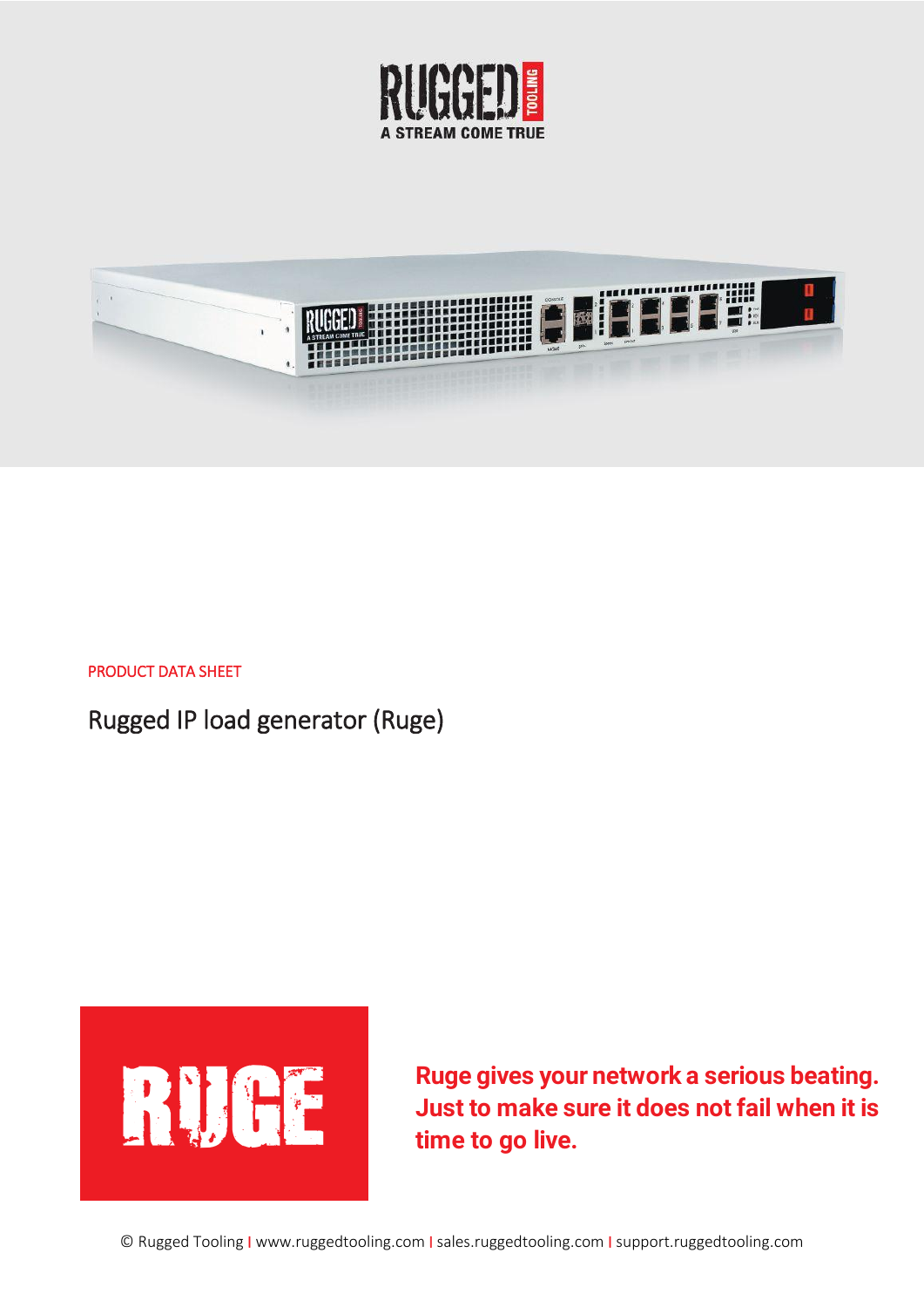## Introduction

Rugged IP load generator (Ruge) is a versatile test tool to run different stress tests and to ensure that your product or service meets the targeted limits – before it goes live and it's too late. Use Ruge for load testing, network optimisation and DDoS attack simulation by combining high data volumes with anomalous behaviour.

Ruge is based on an innovative software architecture and a powerful network processor hardware platform.

Ruge utilizes pre-recorded data streams, control messages and timestamps to reproduce realistic sessions. Furthermore, it is possible to build state machines to simulate interactive, stateful protocol behaviour against the system under test. For session multiplication, lower layer protocols (e.g. Ethernet, IP and UDP) can be redefined and populated with variables. It is also possible to add, for example, tunneling protocols for pre-recorded streams.

#### Great performance and high accuracy

Ruge uses powerful network processing units (NPUs) and is optimised to handle IP packet traffic. Ruge hardware engine has up to 32 GB of memory.

Ruge is able to generate stateless load up to full line rate almost instantly. Millions of concurrent stateful sessions (e.g. SIP calls) up to full line rate (1/10 Gbps) can be started within a couple of seconds.

Ruge supports high load stress testing with extremely accurate time stamping where the theoretical line rate can be reached with any data type and their combinations.

Ruge offers repeatability accuracy up to microsecond level and exact repeatability in data content.

## Unique flexibility

Ruge engine SW controls network processors directly – there is no third-party operating system. Thus, product performance is not affected by a third-party operating system overhead.

This also means that no protocol stacks are dependent on any third-party implementation, but are fully controlled by Ruge. This offers a unique possibility to emulate non-standard behaviour even within lower layers such as Ethernet and internet protocol (IP).

Ruge supports any content type in stream generation since all data content is based on pre-recorded reference sessions. Anything that can be recorded, can be played back and multiplied. These reference sessions can be multiplied to represent a high number of different sources or users.

Example: When a new voice codec is supported by the equipment under test, it can be instantly supported by Ruge. Testing is based on a pre-recorded reference session and no voice codec implementation is needed in Ruge.



#### Suitability for various use cases

Ruge is suitable for various use cases including

- Load testing of IP based network equipment or network services
- Simulation of cyber-attacks (DDoS)
- Security testing of gateways, firewalls and other network elements
- **Negative testing with data generation beyond** spec boundaries
- Simultaneous generation of various data types
- Multiplication of reference traces or self-created hex patterns

This product fact sheet is aligned with Ruge version 2.2.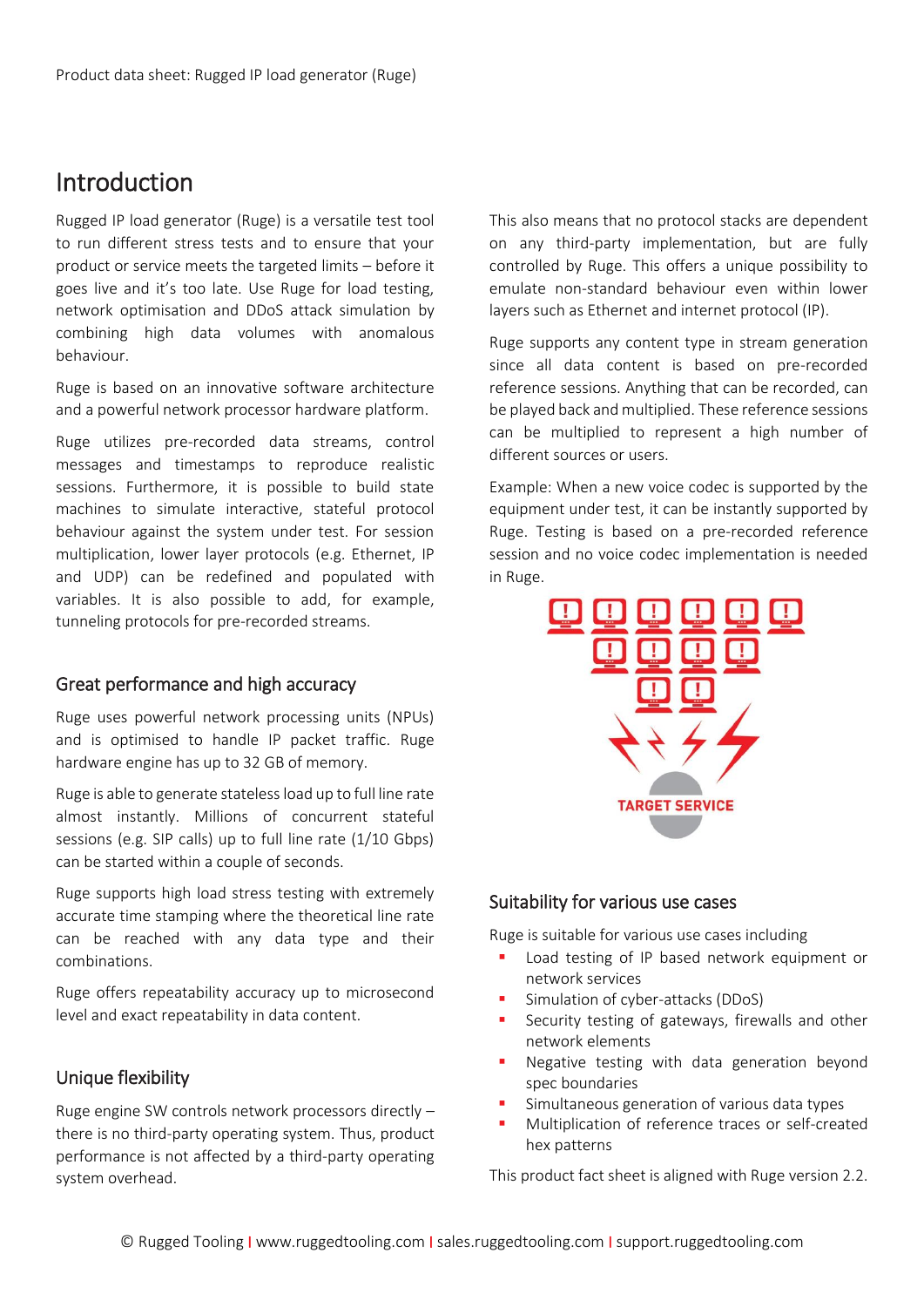## Product configuration



### Ruge hardware

Ruge engine SW runs on network processing units (NPU) which are optimised for IP packet processing. Coprocessors perform all time critical actions, such as CRC calculation and ciphering.

The Ruge high-end platform supports 1 Gigabit Ethernet based interfaces with a RJ-45 copper connector.

## Ruge software

Ruge software consists of two parts: the engine SW running on the hardware platform and the client software controlling the engine. The host application runs on Windows 7 and Linux. In addition to Ruge Graphical User Interface, Command Line Interface (CLI) is provided for testing automation.

## Ruge scripts

A script is a testing sequence which is built with Ruge GUI and saved to XML files. Testing consists of executing the scripts.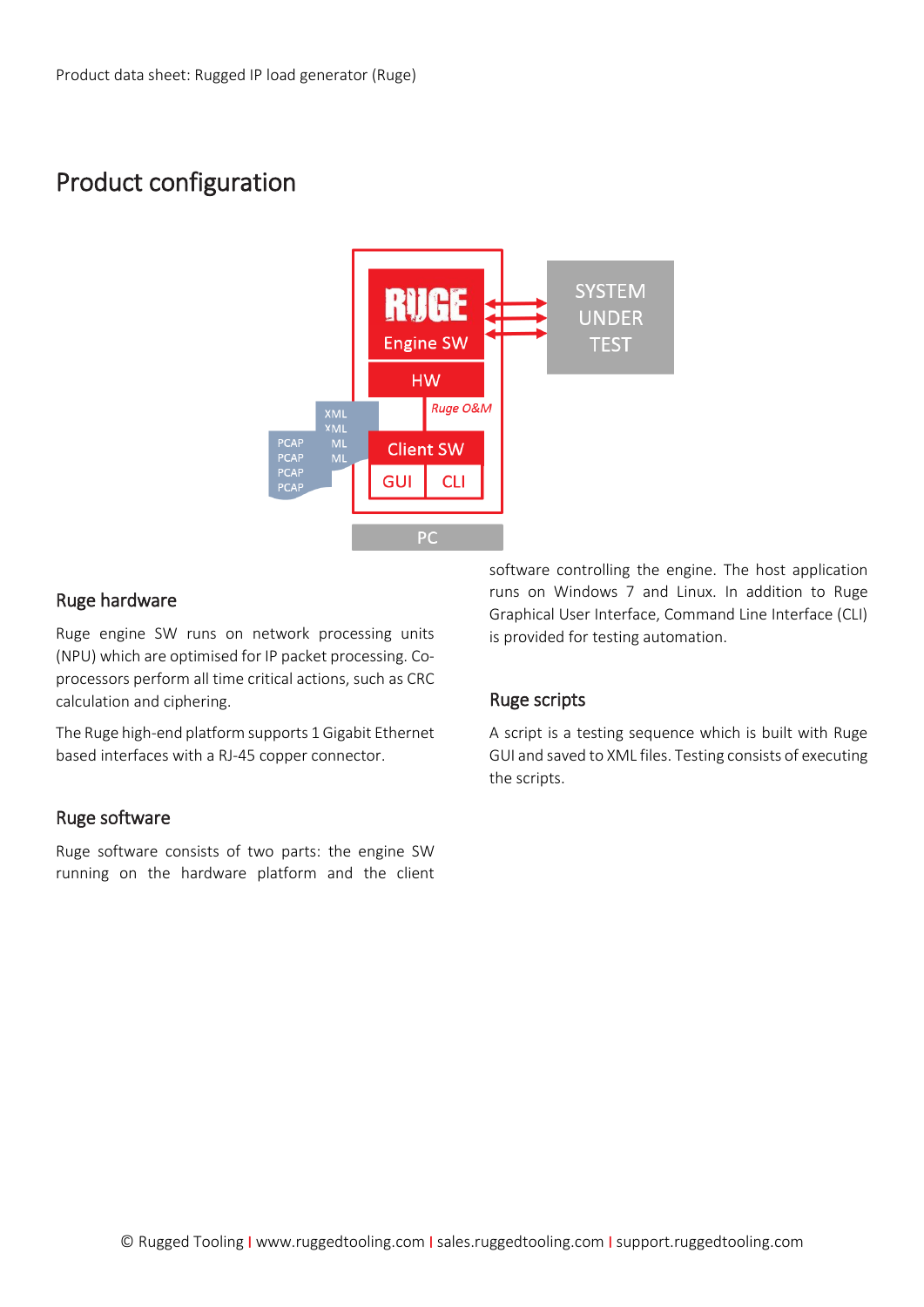# Product features

| Status | Engine ready<br><b>Traffic Profile</b> |                | Engine<br><b>Start Generation</b> | Reset             |                 |                         |                      |
|--------|----------------------------------------|----------------|-----------------------------------|-------------------|-----------------|-------------------------|----------------------|
|        | Add Session<br><b>Remove Session</b>   |                |                                   |                   |                 |                         |                      |
|        | <b>SESSION NAME</b>                    | MULTIPLY COUNT | RAMPUP INTERVAL [us]              | START OFFSET [us] | LOOP OVER COUNT | LOOP OVER TIMESPAN [us] | <b>DROP INTERVAL</b> |
|        | 1 V SIP_SESSION_AND_RTPxml/1 100 000   |                | 100                               | 10 000 000        | 1               | 1 000                   | $\mathbf{0}$         |
|        | 2 V SIP_SESSION.xml/2                  | 10 000         | 100                               | $\bf{0}$          |                 | 1 000                   | $\,0\,$              |
|        | 3 SIP_SESSION_2.xml/3                  | 200 000        | 100                               | $\bf{0}$          | $\,1$           | 1 000                   | $\overline{0}$       |
|        |                                        |                |                                   |                   |                 |                         |                      |

*Figure 1. Main window of Ruge Graphical User Interface.* 

## Support for Rich Communication Service (RCS) load testing

Ruge supports load testing of RCS with the help of the following product features: stateful TCP, Transport Layer Security (TLS) and Message Session Relay Protocol (MSRP).

Ruge is capable of generating millions of concurrent RCS sessions by using pre-recorded data. Highly customizable traffic profiles are available, with combinations of various RCS related services.

The RCS load testing application supports testing of the following RCS features:

- **Registration**
- **SIP options polling**
- 1-to-1 chat sessions
- Group chat sessions (1-to-many chat)
- **Image share**
- **Video share**
- File transfer of any type and size of file
- **volp calls**

For more details, refer to the RCS load testing Application Note.

#### Ruge scripts for general use

**SIP call generation** 

## Ruge scripts for Distributed Denial of Service (DDoS)

Ruge scripts cover the majority of the most common Distributed Denial of Service attacks including:

- **IP Spoofing**
- **IF Malformed Packet**
- **Filter Fragments Reassembly w/different offsets** ("Tear Drop")
- Fragments Reassembly off by one IP header ("Nestea Attack")
- ICMP Oversized packet (> 65536) ("Ping of Death/SSPing Attack")
- **ICMP Incomplete Fragment ("Jolt Attack")**
- ICMP Flood
- ICMP spoofed unreachable flood ("Smack/Bloop/Puke Attack")
- **TCP SYN Fragments Reassembly with** overlap ("Syndrop Attack")
- TCP Scan Attack TCP Port
- **SYN Attack w/IP Spoofing ("Land Attack")**
- SYN Attack ("SYN Flood")
- UDP Short Header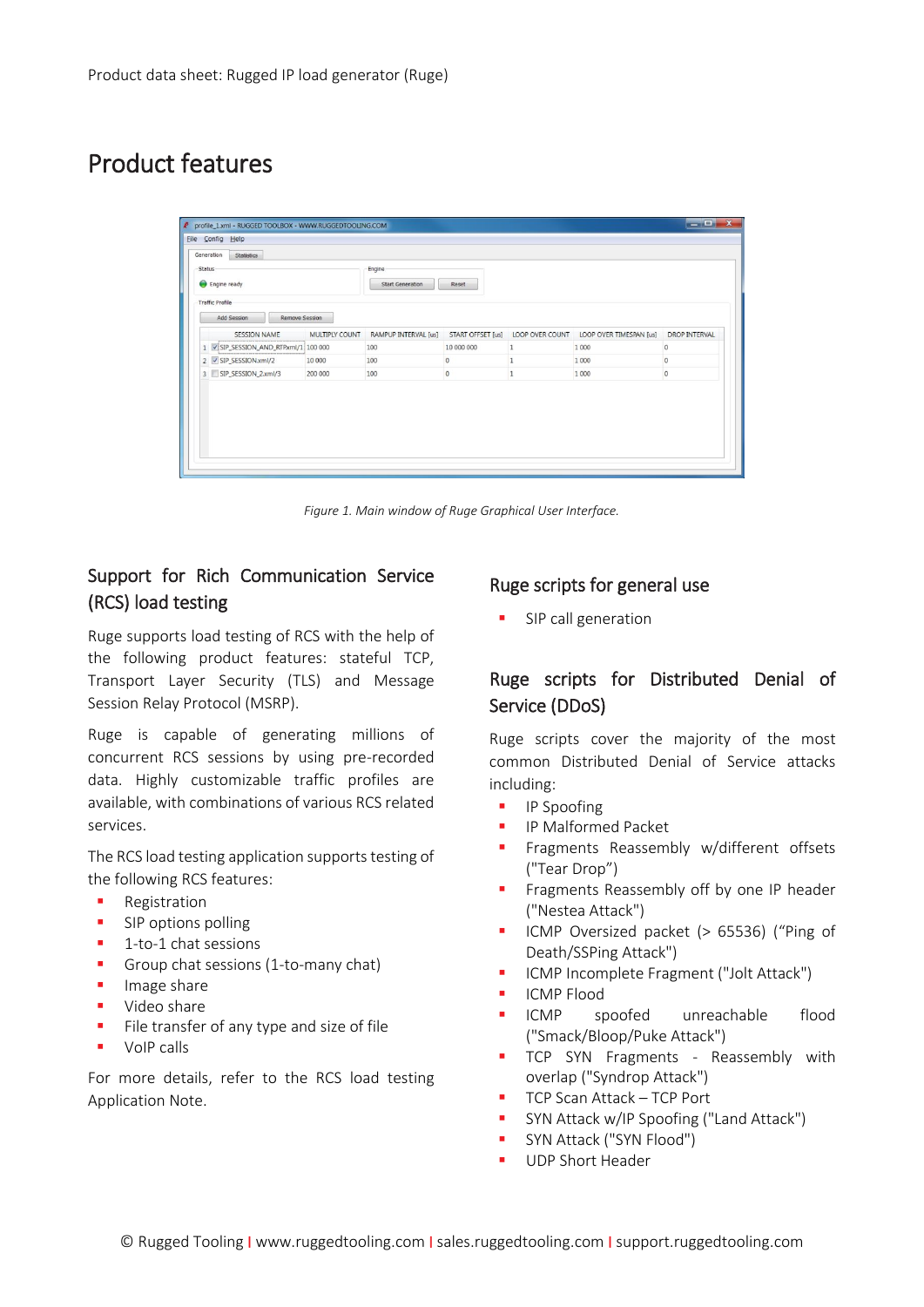- **UDP Flood**
- UDP spoofed broadcast echo ("Fraggle Attack")
- UDP attack on diag ports ("Pepsi Attack")
- **RTP** rogue packets (after-call)
- **RTP flooding during call**
- **RTP** flooding attack
- RTP spoofing
- ARP ARP Flood ("Poink Attack")
- **RX/TX packet and byte counts**
- RX/TX packet and bit rates
- Possible send failures caused by exceeding line capacity
- User given message counters for any generated message, 0-64 counters per message
- Receive message counters for stateful protocols (SIP and TCP).

#### **Statistics**

Ruge displays various statistics of the test sessions in the graphical user interface. The statistics include:

|                                           |                           |                              |                         |                           | Fraffic Profile sip uac and uas.xml - RUGGED TOOLBOX - WWW.RUGGEDTOOLING.COM |                       |                  |                           |                                              | $\begin{array}{c c c c c c} \hline \multicolumn{3}{c }{\mathbf{I}} & \multicolumn{3}{c }{\mathbf{X}} & \multicolumn{3}{c }{\mathbf{I}} & \multicolumn{3}{c }{\mathbf{X}} \\ \hline \multicolumn{3}{c }{\mathbf{I}} & \multicolumn{3}{c }{\mathbf{I}} & \multicolumn{3}{c }{\mathbf{X}} & \multicolumn{3}{c }{\mathbf{I}} & \multicolumn{3}{c }{\mathbf{I}} & \multicolumn{3}{c }{\mathbf{I}} \end{array}$ |
|-------------------------------------------|---------------------------|------------------------------|-------------------------|---------------------------|------------------------------------------------------------------------------|-----------------------|------------------|---------------------------|----------------------------------------------|-----------------------------------------------------------------------------------------------------------------------------------------------------------------------------------------------------------------------------------------------------------------------------------------------------------------------------------------------------------------------------------------------------------|
| File Config Help                          |                           |                              |                         |                           |                                                                              |                       |                  |                           |                                              |                                                                                                                                                                                                                                                                                                                                                                                                           |
| <b>Generation</b>                         | <b>Statistics</b>         |                              |                         |                           |                                                                              |                       |                  |                           |                                              |                                                                                                                                                                                                                                                                                                                                                                                                           |
| V Statistics enabled<br><b>Statistics</b> |                           | <b>Reset Statistics</b>      |                         |                           |                                                                              |                       |                  |                           |                                              |                                                                                                                                                                                                                                                                                                                                                                                                           |
|                                           | Port 0 Rx packet<br>count | <b>Rx</b> rate<br>[packet/s] | Rx byte<br>count        | Rx rate<br>[bit/s]        | Tx packet<br>count                                                           | Tx rate<br>[packet/s] | Tx byte<br>count | Tx rate<br>[bity]         | Send failed<br>count                         |                                                                                                                                                                                                                                                                                                                                                                                                           |
| <b>LINE</b>                               | 457                       | 98                           | 40 908                  | 63 113                    | 457                                                                          | 98                    | 40 890           | 63 113                    | $\mathbf 0$                                  |                                                                                                                                                                                                                                                                                                                                                                                                           |
|                                           | Fort 1 Rx packet<br>count | Rx rate<br>[packet/s]        | <b>Rx byte</b><br>count | <b>Rx</b> rate<br>[bit/s] | Tx packet<br>count                                                           | Tx rate<br>[packet/s] | Tx byte<br>count | <b>Ix rate</b><br>[bit/s] | Send failed<br>count                         |                                                                                                                                                                                                                                                                                                                                                                                                           |
| $LINE$ $0$                                |                           | $\mathbf{0}$                 | $\circ$                 | $\circ$                   | 0                                                                            | $\mathbf{0}$          | $\mathbf{0}$     | $\bullet$                 | $\circ$                                      |                                                                                                                                                                                                                                                                                                                                                                                                           |
| Counters                                  |                           |                              |                         |                           |                                                                              |                       |                  |                           |                                              |                                                                                                                                                                                                                                                                                                                                                                                                           |
|                                           | <b>ACK</b>                |                              | <b>BYE</b>              | <b>INVITE</b>             | <b>REGISTER</b>                                                              |                       |                  |                           | STATUS Ok STATUS Ringing STATUS Unauthorized |                                                                                                                                                                                                                                                                                                                                                                                                           |
| TX message<br>counters                    |                           | $\theta$                     |                         |                           | 2                                                                            | 2                     |                  |                           |                                              |                                                                                                                                                                                                                                                                                                                                                                                                           |
|                                           |                           | ACK                          | <b>INVITE</b>           | <b>REGISTER</b>           | Status 200 OK Unauthorized UNEXPECTED                                        |                       |                  |                           |                                              |                                                                                                                                                                                                                                                                                                                                                                                                           |
| RX message<br>counters                    | f.                        | 1                            |                         | 2                         | 2                                                                            |                       |                  |                           |                                              |                                                                                                                                                                                                                                                                                                                                                                                                           |
|                                           |                           |                              |                         |                           |                                                                              |                       |                  |                           |                                              |                                                                                                                                                                                                                                                                                                                                                                                                           |

*Figure 2. Ruge statistics tab.*

#### Ruge combined with Rugged deviation emulator (Rude)

Ruge can be combined with Rugged deviation emulator (Rude), which enables integrating realistic IP network characteristics as a part of the test environment. Rude offers a possibility to modify heavy load packet streams by, for example, adding delay, jitter, packet reordering, packet corruptions and packet duplications, simulating the actual behaviour of real networks. With the combination of Ruge and Rude, real world scenarios can be simulated and tested even more reliably.

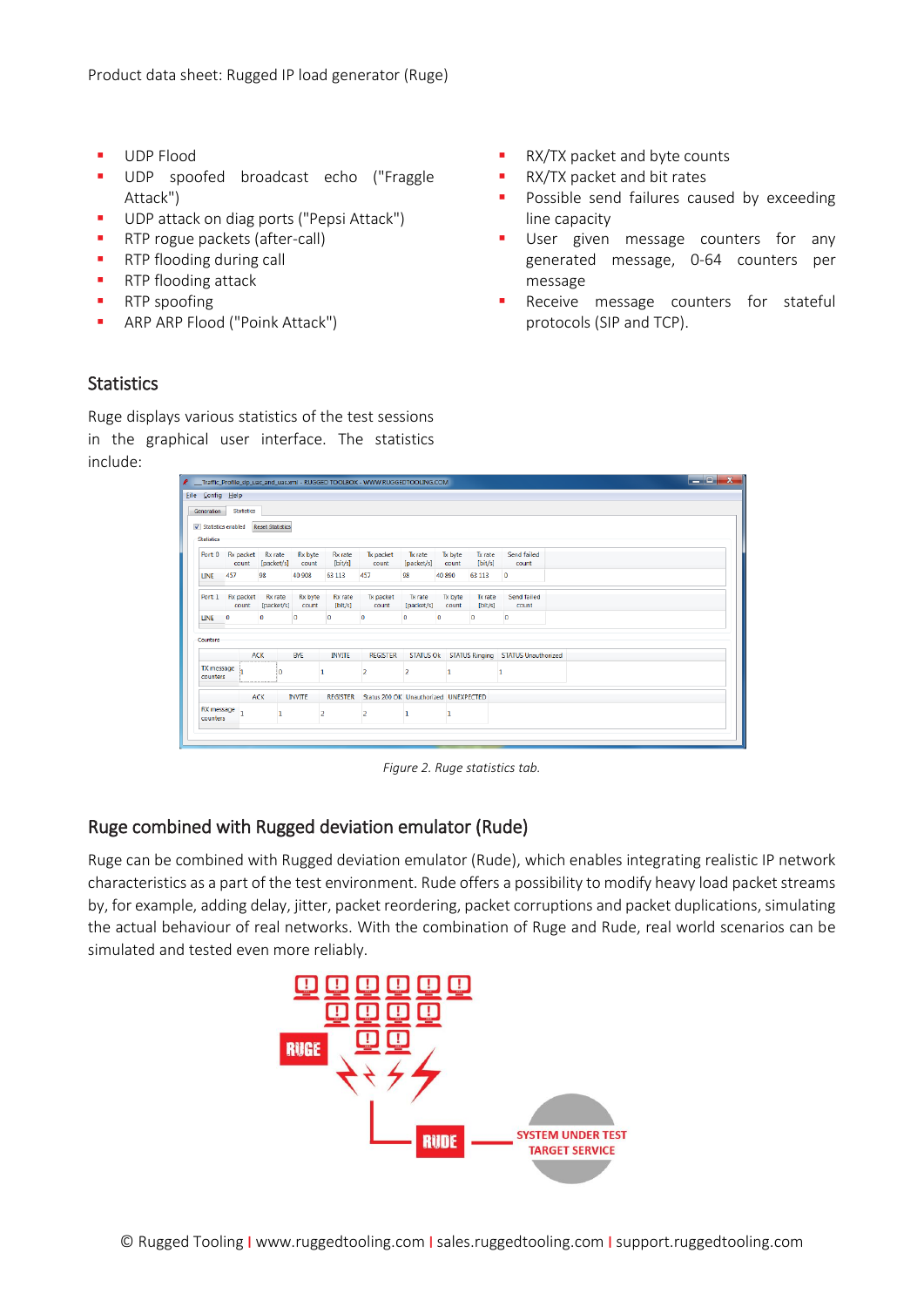#### Protocol stack support

#### Stateless protocols

The supported protocols are presented in the following figures. Dynamically changeable fields, such as message length and CRC, are calculated automatically and dynamically for each protocol.

However, as explained earlier, any data content can be generated on the basis of a pre-recorded reference stream. It is also possible to include any protocol as user data or payload.

- IPv4, IPv6
- UDP, TCP, SCTP, GTPv1\_U, GRE, ICMP, ICMPv6
- **RTP**



The supported stateless protocols are:

**Ethernet, VLAN** 

| Figure 3. Protocols supported in control messages. |  |  |
|----------------------------------------------------|--|--|
|                                                    |  |  |

|                         |                    | USER DATA USER DATA                        |            |             |                    |            |
|-------------------------|--------------------|--------------------------------------------|------------|-------------|--------------------|------------|
|                         | <b>UDP</b>         | <b>TCP</b>                                 |            |             | USER DATAUSER DATA |            |
| Inner IPv4 / Inner IPv6 |                    |                                            |            | <b>UDP</b>  | <b>TCP</b>         |            |
| GTPv1 U                 |                    | USER DATAUSER DATA Inner IPv4 / Inner IPv6 |            |             |                    |            |
|                         |                    | <b>UDP</b>                                 | <b>TCP</b> | <b>SCTP</b> |                    | <b>GRE</b> |
|                         | IPv4 / IPv6        |                                            |            |             |                    |            |
|                         | Ethernet_II / VLAN |                                            |            |             |                    |            |

*Figure 4. Protocols supported in control messages.*

| <b>PAYLOAD</b>          | PAYLOAD                                |            |                |                |                         |
|-------------------------|----------------------------------------|------------|----------------|----------------|-------------------------|
| <b>RTP</b>              | <b>RTP</b>                             |            |                | <b>PAYLOAD</b> | PAYLOAD                 |
| <b>UDP</b>              | <b>TCP</b>                             |            |                | <b>RTP</b>     | <b>RTP</b>              |
| Inner IPv4 / Inner IPv6 |                                        | PAYLOAD    | <b>PAYLOAD</b> | <b>UDP</b>     | <b>TCP</b>              |
|                         | GTPv1 U                                | <b>RTP</b> | <b>RTP</b>     |                | Inner IPv4 / Inner IPv6 |
|                         | <b>UDP</b><br><b>TCP</b><br><b>GRE</b> |            |                |                |                         |
| IPv4 / IPv6             |                                        |            |                |                |                         |
| <b>ETHERNET / VLAN</b>  |                                        |            |                |                |                         |

*Figure 5. Protocols supported in streams.*

#### Stateful protocols

Stateful operation is supported for the following protocols:

- **SIP over UDP**
- **TCP**



*Figure 6. Supported stateful protocols.*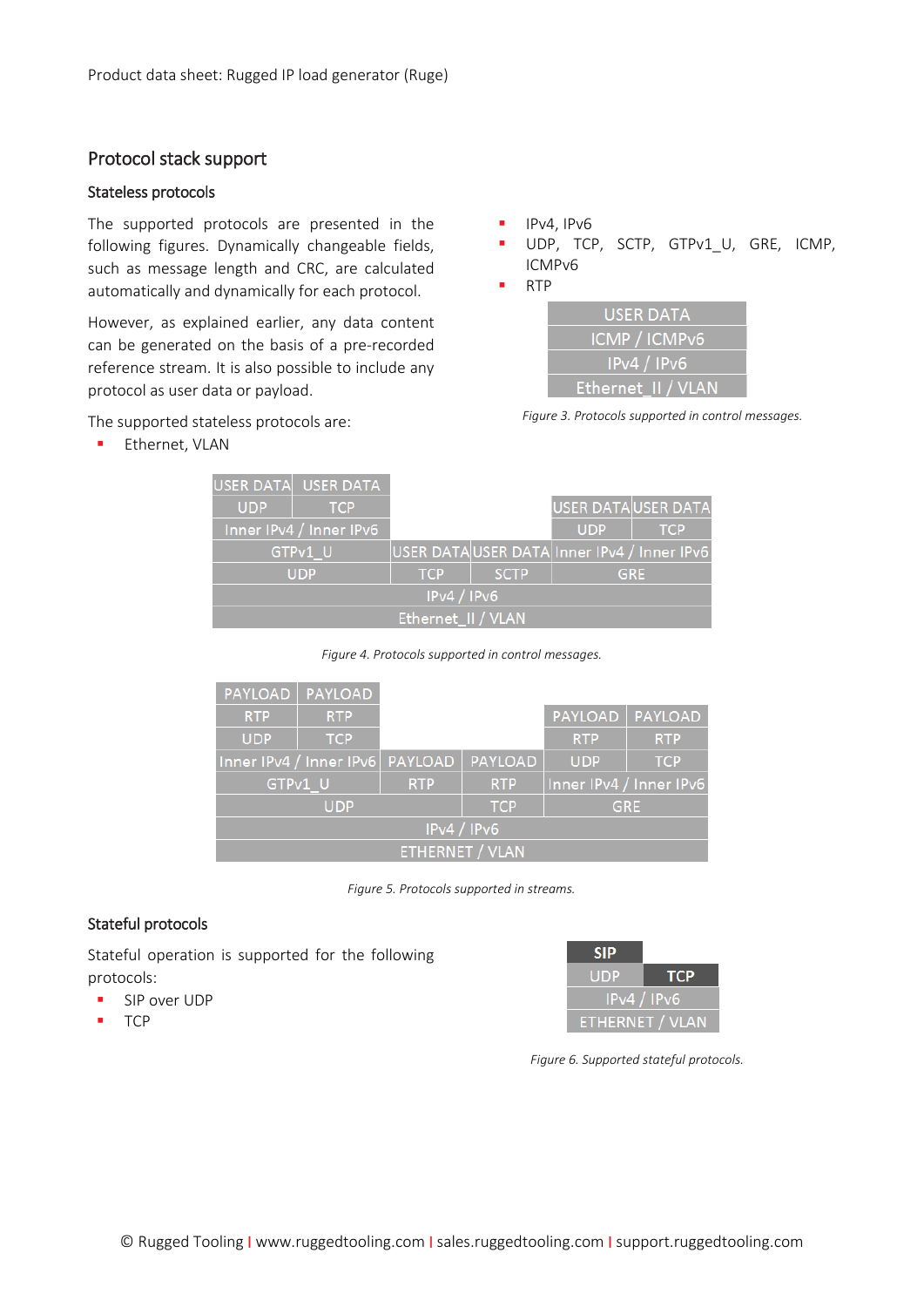#### Supported encryption mechanisms

*TLS*

- AES CBC 128 bit
- **Supported as stateful with both encryption** and decryption. Negotiation of keys supported.

*IPsec*

# Technical specifications

- **AES CTR 128/192/256 bit**
- **AES CBC 128/192/256 bit**
- **Supported as stateless, i.e. encryption is done**

*NAS*

- AES CTR 128 bit
- **Supported as stateless, i.e. encryption is done**
- **SNOW3G 128 bit**



| Processor & memory |                      | Port capacity        |    |  |
|--------------------|----------------------|----------------------|----|--|
| Processor          | Cavium Octeon II NPU | Port capacity 1 GbE  | 18 |  |
| Number of Cores    | 32                   | Port capacity 10 GbE | 12 |  |
| Internal Memory    | 32 GB                |                      |    |  |



|                    | ור זו | Ίľ    |
|--------------------|-------|-------|
| Control 10GbE 1GbE |       |       |
| port               | ports | ports |

| <b>Physical interfaces</b> |                  |                |                                       |  |
|----------------------------|------------------|----------------|---------------------------------------|--|
| Interface                  | Capacity         | Connector type | Usage                                 |  |
| 10 GbE ports               | 10 <sub>6b</sub> | SFP+           | Connection to System Under Test       |  |
| 1 GbE ports                | $1$ Gb           | RJ45           | Connection to System Under Test       |  |
| Control port               | $1$ Gb           | RJ45           | Connection to host PC with GUI or CLI |  |
| Console port               |                  | <b>RJ45</b>    | Additional control of the Ruge engine |  |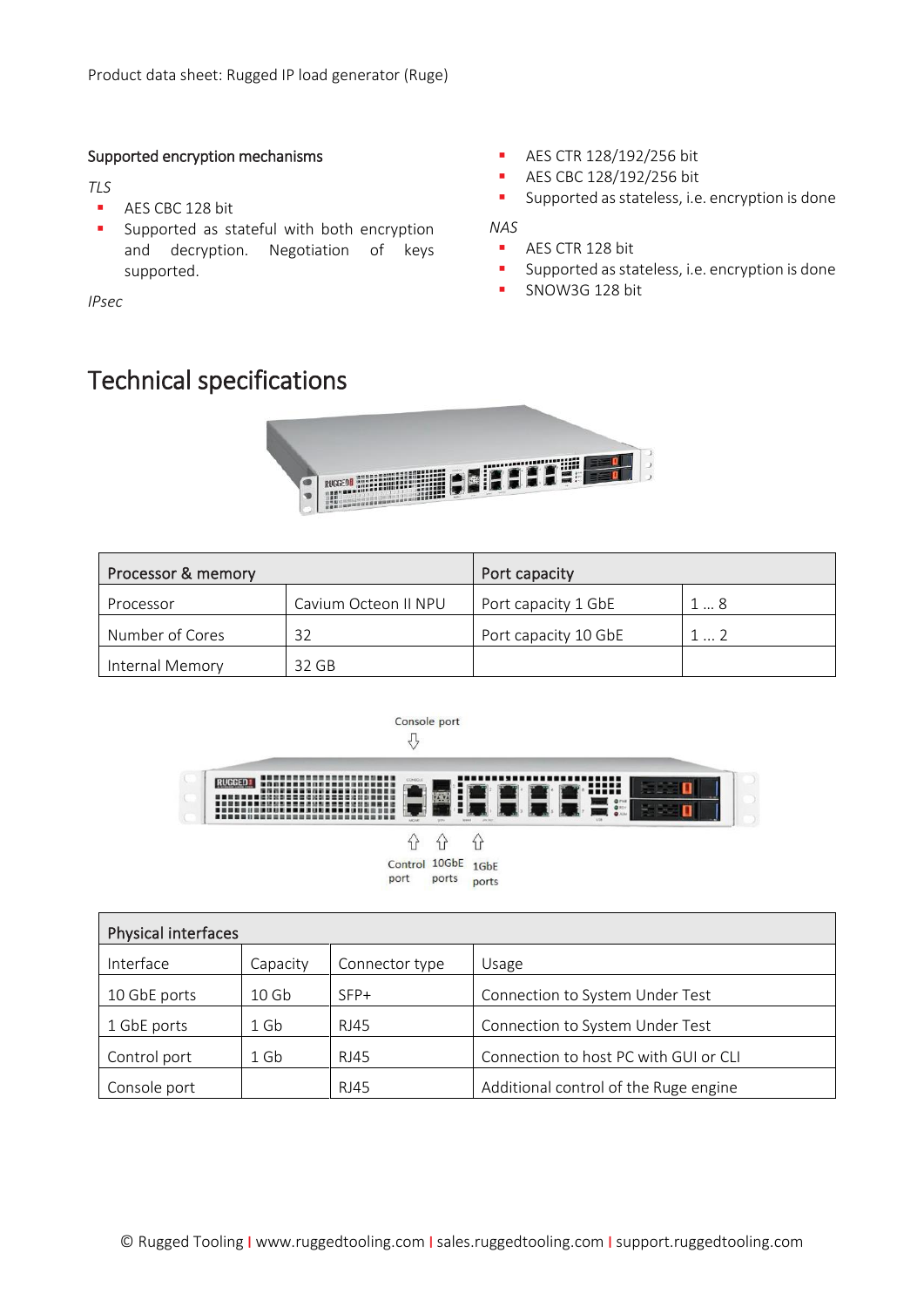| Physical measures                  |                   | Environment |                                              |
|------------------------------------|-------------------|-------------|----------------------------------------------|
| Mounting                           | 1U rack mountable | Temperature | $0 \sim 40$ °C / 32 $\sim$ 104 F (operating) |
|                                    |                   | range       | $-20$ ~ 70 °C / -4 ~ 158 F (storage)         |
| Dimensions $(W \times H \times D)$ | 430 x 44 x 349 mm | Humidity    | 20% to 90% RH (operating)                    |
|                                    |                   |             | 5% to 95% RH (storage)                       |
| Weight                             | 7.2 kg (unpacked) |             |                                              |
|                                    | 11 kg (packed)    |             |                                              |

| Compliance |                  |
|------------|------------------|
| EMC/Safety | CE/FCC/UL/CB/CCC |

## Supported operating systems

Ruge host software is supported in the Windows 7 64-bit and Linux operating systems.

### Prerequisites

WinPCAP and Wireshark are required to operate the product.

A terminal program is required to change the engine IP address. Third-party applications such as PuTTY are recommended.